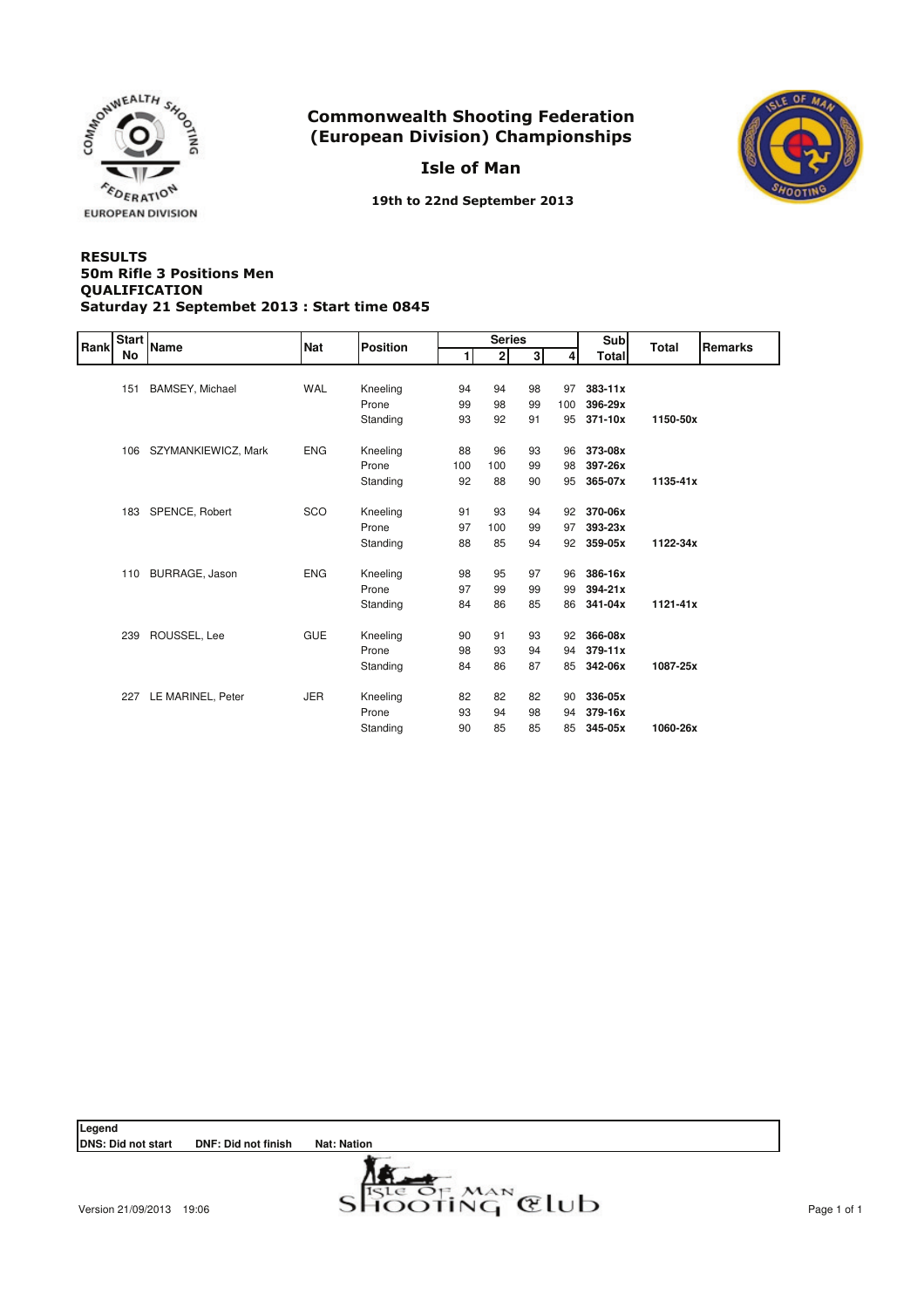

# Isle of Man



19th to 22nd September 2013

### **FINAL RESULTS FINALS** Saturday 21 September 2013 : Start time 1600 50m Rifle 3 Positions Men

| Rank           | <b>Start</b><br><b>No</b> | <b>Name</b>       | Nat        | Kn    | <b>Pr</b> | <b>Standing - Elimination</b> |       |       |       |       |      | Total     | Remarks |
|----------------|---------------------------|-------------------|------------|-------|-----------|-------------------------------|-------|-------|-------|-------|------|-----------|---------|
| $\mathbf{1}$   | 110                       | <b>BURRAGE</b>    | <b>ENG</b> | 149.3 | 302.5     | 392.3                         | 400.5 | 409.3 | 417.8 | 425.5 |      | 435.5     |         |
|                |                           | Jason             |            | 48.6  | 50.6      | 43.5                          | 8.2   | 8.8   | 8.5   | 7.7   | 10.0 |           |         |
|                |                           |                   |            | 49.8  | 52.0      | 46.3                          |       |       |       |       |      |           |         |
|                |                           |                   |            | 50.9  | 50.6      |                               |       |       |       |       |      |           |         |
| $\overline{c}$ |                           | 239 ROUSSEL       | <b>GUE</b> | 138.9 | 286.9     | 383.6                         | 394.1 | 402.2 | 411.1 | 420.4 |      | 430.6     |         |
|                |                           | Lee               |            | 46.3  | 49.9      | 49.0                          | 10.5  | 8.1   | 8.9   | 9.3   | 10.2 |           |         |
|                |                           |                   |            | 45.6  | 49.8      | 47.7                          |       |       |       |       |      |           |         |
|                |                           |                   |            | 47.0  | 48.3      |                               |       |       |       |       |      |           |         |
| 3              |                           | 183 SPENCE        | SCO        | 145.5 | 296.5     | 382.5                         | 391.9 | 401.8 | 410.8 |       |      | 418.6     |         |
|                |                           | Robert            |            | 48.4  | 49.2      | 47.0                          | 9.4   | 9.9   | 9.0   | 7.8   |      |           |         |
|                |                           |                   |            | 50.0  | 50.2      | 39.0                          |       |       |       |       |      |           |         |
|                |                           |                   |            | 47.1  | 51.6      |                               |       |       |       |       |      |           |         |
| 4              |                           | 106 SZYMANKIEWICZ | <b>ENG</b> | 141.7 | 295.2     | 386.0                         | 394.3 | 402.3 |       |       |      | 410.0     |         |
|                |                           | Mark              |            | 46.3  | 51.5      | 45.7                          | 8.3   | 8.0   | 7.7   |       |      |           |         |
|                |                           |                   |            | 49.1  | 52.3      | 45.1                          |       |       |       |       |      |           |         |
|                |                           |                   |            | 46.3  | 49.7      |                               |       |       |       |       |      |           |         |
| 5              |                           | 227 LE MARINEL    | <b>JER</b> | 124.1 | 271.7     | 359.9                         | 369.5 |       |       |       |      | 379.0     |         |
|                |                           | Peter             |            | 42.5  | 48.4      | 44.0                          | 9.6   | 9.5   |       |       |      |           |         |
|                |                           |                   |            | 42.0  | 52.0      | 44.2                          |       |       |       |       |      |           |         |
|                |                           |                   |            | 39.6  | 47.2      |                               |       |       |       |       |      |           |         |
| 6              | 151                       | <b>BAMSEY</b>     | <b>WAL</b> | 132.9 |           |                               |       |       |       |       |      | 132.9 DNF |         |
|                |                           | Michael           |            | 35.9  |           |                               |       |       |       |       |      |           |         |
|                |                           |                   |            | 48.6  |           |                               |       |       |       |       |      |           |         |
|                |                           |                   |            | 48.4  |           |                               |       |       |       |       |      |           |         |

| Number of athletes on the list: 6 |              |                  |                                         |  |  |  |  |  |  |  |
|-----------------------------------|--------------|------------------|-----------------------------------------|--|--|--|--|--|--|--|
| Legend                            |              |                  |                                         |  |  |  |  |  |  |  |
| <b>Nat: Nation</b>                | Kn: Kneeling | <b>Pr: Prone</b> | DNF: Did not finish                     |  |  |  |  |  |  |  |
|                                   |              |                  |                                         |  |  |  |  |  |  |  |
|                                   |              |                  | the property of the control of the con- |  |  |  |  |  |  |  |

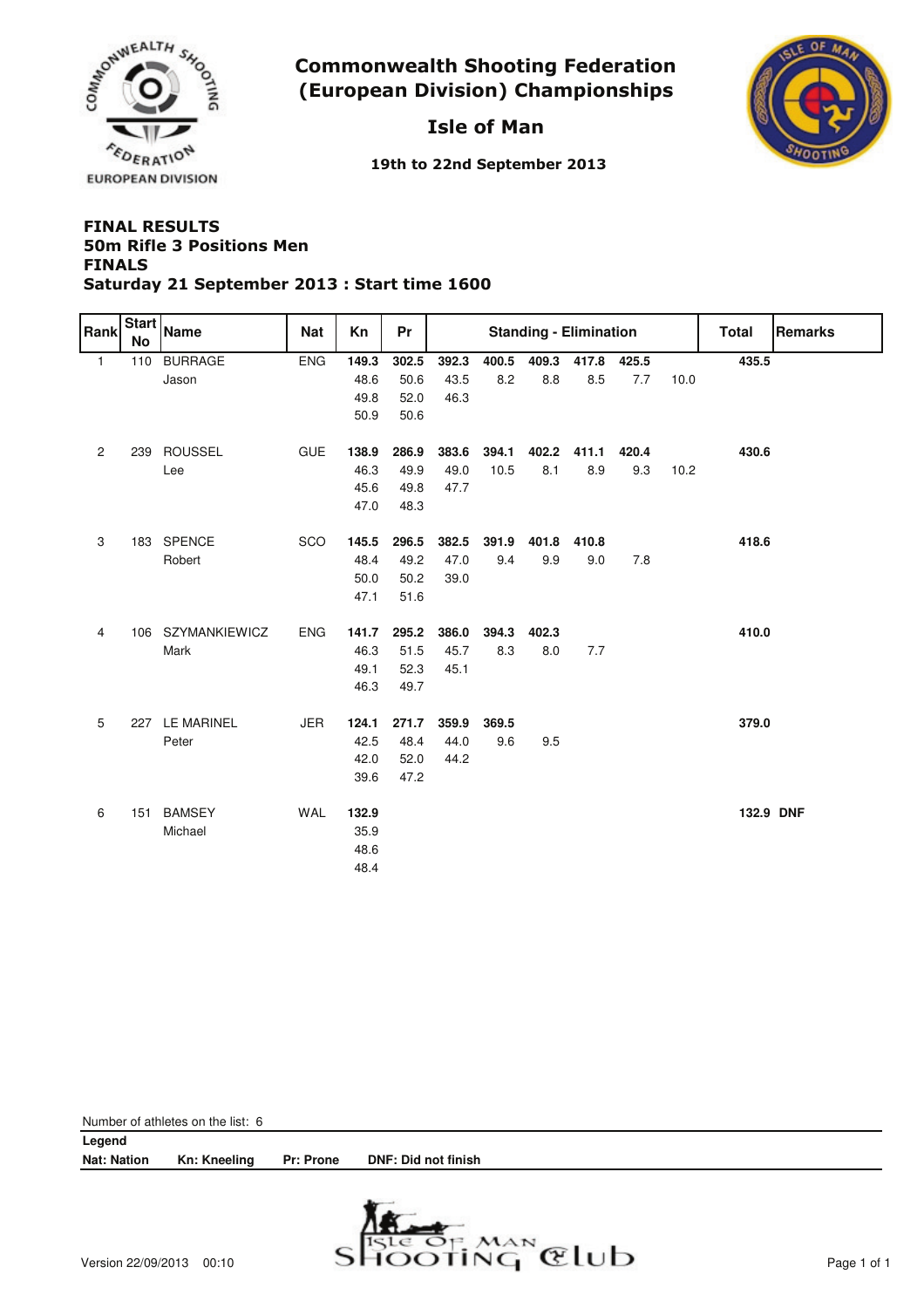

Isle of Man



19th to 22nd September 2013

### **RESULTS** 50m Rifle 3 Positions Men - Development Saturday 21 September 2013 : Start time 0845

| Rank |     | Start Name         | <b>Nat</b> | <b>Position</b> |    |    | <b>Series</b> |     | <b>Sub</b>   | <b>Total</b> | Remarks |
|------|-----|--------------------|------------|-----------------|----|----|---------------|-----|--------------|--------------|---------|
|      | No  |                    |            |                 |    | 2  | 3             |     | <b>Total</b> |              |         |
|      |     |                    |            |                 |    |    |               |     |              |              |         |
|      | 109 | SINCLAIR, Kevin    | <b>ENG</b> | Kneeling        | 93 | 90 | 96            | 92  | 371-08x      |              |         |
|      |     |                    |            | Prone           | 98 | 98 | 97            | 100 | 393-20x      |              |         |
|      |     |                    |            | Standing        | 90 | 89 | 90            | 91  | 360-05x      | 1124-33x     |         |
|      | 107 | MACDONALD, Alex    | <b>ENG</b> | Kneeling        | 90 | 95 | 93            | 91  | 369-07x      |              |         |
|      |     |                    |            | Prone           | 97 | 97 | 99            | 96  | 389-19x      |              |         |
|      |     |                    |            | Standing        | 85 | 91 | 87            |     | 83 346-05x   | 1104-05x     |         |
|      |     | 152 WILLIAMS, Ryan | <b>WAL</b> | Kneeling        | 89 | 90 | 88            | 92  | 359-07x      |              |         |
|      |     |                    |            | Prone           | 97 | 92 | 94            |     | 95 378-13x   |              |         |
|      |     |                    |            | Standing        | 85 | 89 | 89            |     | 84 347-05x   | 1084-25x     |         |